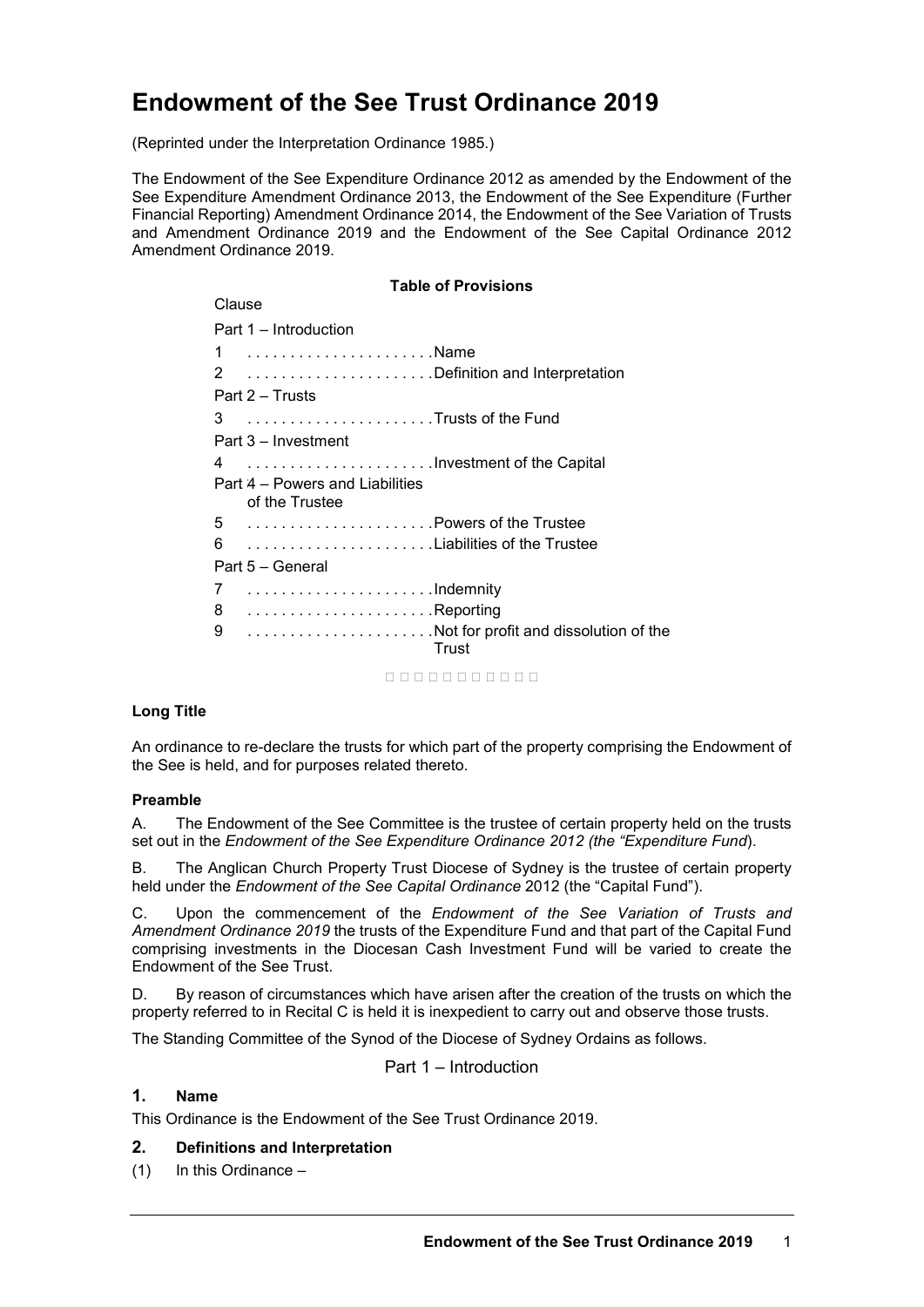"Capital" means the property of the Fund other than the Income.

"Fund" means the Endowment of the See Trust.

"Initial Income" means the balance of the Expenditure Fund held under the *Endowment of the See Expenditure Ordinance 2012* immediately prior to the commencement of this Ordinance.

"Income" means –

- (a) the remaining balance from time to time and the Initial Income,
- (b) distributions to the Fund from the Endowment of the See Capital Fund,
- (c) distributions to the Fund from the St Andrew's House Trust,
- (d) distributions to the Fund from the Endowment of the See Long Term Investment Fund,
- (e) distributions to the Fund from the Diocesan Cash Investment Fund, and
- (f) any income earned from the Real Property.

"Invested Property" means that part of the Capital which is not the Real Property. "Real Property" means that part of the Capital which is real property.

"Trustee" means the Endowment of the See Corporation or such other person or corporation who or which, from time to time, is trustee of the Fund.

(2) The definitions in or which apply pursuant to the Interpretation Ordinance 1985 apply unless the contrary intention appears.

(3) In this Ordinance, a reference to the singular includes the plural, and vice versa.

#### Part 2 – Trusts

### **3. Trusts of the Fund**

The Fund is held on trust for the following purposes of the Anglican Church of Australia in the Diocese of Sydney –

- (a) To pay the stipend of the Archbishop of Sydney, the expenses of his official residence and travelling, and the provision of other benefits and allowances.
- (b) To pay the stipends of the assistant bishops and the archdeacons, and the costs of, or associated with, the provision of their housing, travel and other benefits and allowances.
- (c) To pay the salaries and provide other benefits to the staff of the Archbishop's Registry and Diocesan Archives, and other staff engaged to support or assist the Archbishop, the assistant bishops and archdeacons in undertaking their functions.
- (d) To pay the expenses and other costs incurred to enable the Archbishop, the assistant bishops, archdeacons and the staff referred to in paragraph (c) to fulfil their functions including, without limiting the generality of the foregoing –
	- (i) office rent and occupancy costs, and
	- (ii) management fees charged by any organisation engaged to support the Archbishop, the assistant bishops, archdeacons and staff referred to in paragraph (c).
- (e) To pay the costs and expenses incurred by the Trustee in performing its functions under this Ordinance including, without limiting the generality of the foregoing, management fees charged by an organisation engaged to support the Trustee in performing its functions.
- (f) To provide for the payment of such other amounts in connection with the Diocese of Sydney as may be determined by the Standing Committee and approved by the Archbishop.
- (g) In respect to that part comprising the Real Property, to provide housing for the Archbishop of Sydney and such other senior clergy of the Diocese as he may determine.

#### Part 3 – Investment

#### **4. Investment of the Capital**

(1) The Trustee is to invest, manage and administer that part of the Fund comprising the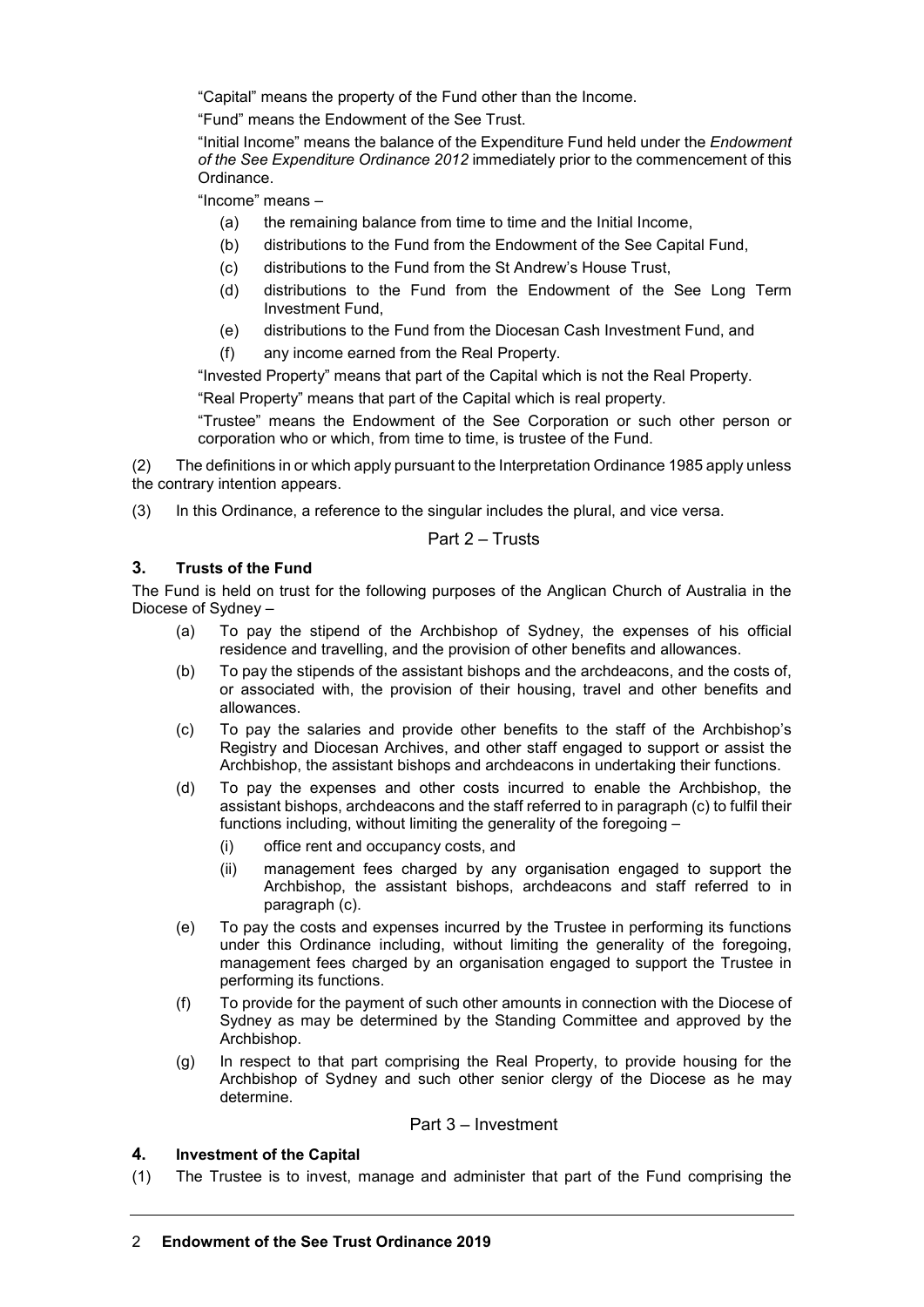Capital and, in connection therewith, is to –

- (a) maintain the real value of the Invested Property unless relieved of this obligation or as otherwise directed by Ordinance of the Standing Committee, and
- (b) care for, repair, renovate and refurbish the Real Property to an appropriate standard having regard to the age and use of the Real Property.

(2) The Trustee is to capitalise an appropriate amount (if any) from the Income each year to fulfil the obligations in paragraph 4(1)(a).

- (3) For the purposes of paragraph  $4(1)(a) -$ 
	- (a) "real value" is to be measured having regard to the movement of the value of the Invested Property and the corresponding movement in the CPI All Groups Index published by the Australian Bureau of Statistics, and
	- (b) the objective specified in that paragraph is to be measured over rolling 10 year periods, the first such period to commence on the date of commencement of this Ordinance.

#### Part 4 – Powers and Liabilities of the Trustee

#### **5. Powers of the Trustee**

(1) Subject to this Ordinance, the Trustee has such powers as are necessary or desirable to enable it to fulfil its duties as trustee of the Fund.

(2) The Trustee may invest the Fund in one or more of the investments permitted under subclause 7(2) of the *Diocesan Endowment Trust Ordinance 2016*.

#### **6. Liabilities of the Trustee**

(1) The Trustee remains and continues to be solely responsible for all liabilities incurred by it or on its behalf as trustee of the Trust.

(2) The Trustee is not to represent to any person, persons or corporation that the Archbishop or the Synod or the Standing Committee or any person or persons or any other corporate body or corporation holding church trust property for the Anglican Church of Australia in the Diocese of Sydney or any other corporate body incorporated under the *Anglican Church of Australia (Bodies Corporate) Act 1938*, will or may meet or discharge all or any part of any liability or liabilities which have been or may or will be incurred wholly or partly by or on behalf of the Trustee or for the purposes of the Trust.

(3) The Trustee is not to execute or deliver any mortgage, charge, debenture, guarantee, indemnity or promissory note or bill of exchange or other negotiable instrument other than a cheque drawn on the Trustee's bank unless the following provision, or a provision to the effect of the following provision, is included therein without qualification –

"Notwithstanding anything contained herein to the contrary, each of the parties hereto acknowledges and agrees that [name of Trustee] is not liable to any other party hereto for any amount whatsoever (whether by virtue of any express or implied obligation) beyond such amount (if any) as [name of Trustee] may be able to pay to that party in the event of the Endowment of the See Fund constituted under the *Endowment of the See Trust 2019* being wound up."

(4) If a person or corporation (a "Former Trustee") ceases to be Trustee each subsequent Trustee will assume any debts or other liabilities incurred by a Former Trustee as trustee of the Trust in accordance with the terms upon which those debts or other liabilities were incurred.

#### Part 5 - General

#### **7. Indemnity**

(1) In this clause, "Indemnified Party" means each of  $-$ 

- (a) a person or corporation who is, or has been, the Trustee or a Trustee, and
- (b) where a corporation is the Trustee or a Trustee, or has been the Trustee or a Trustee – each person who is, or has been, a member of that corporation.

(2) Each Indemnified Party is entitled, to the extent permitted by law, to be indemnified against any liability which results directly or indirectly from facts or circumstances relating to the Party serving or having served as Trustee or as a Trustee, or serving or having served as a member of